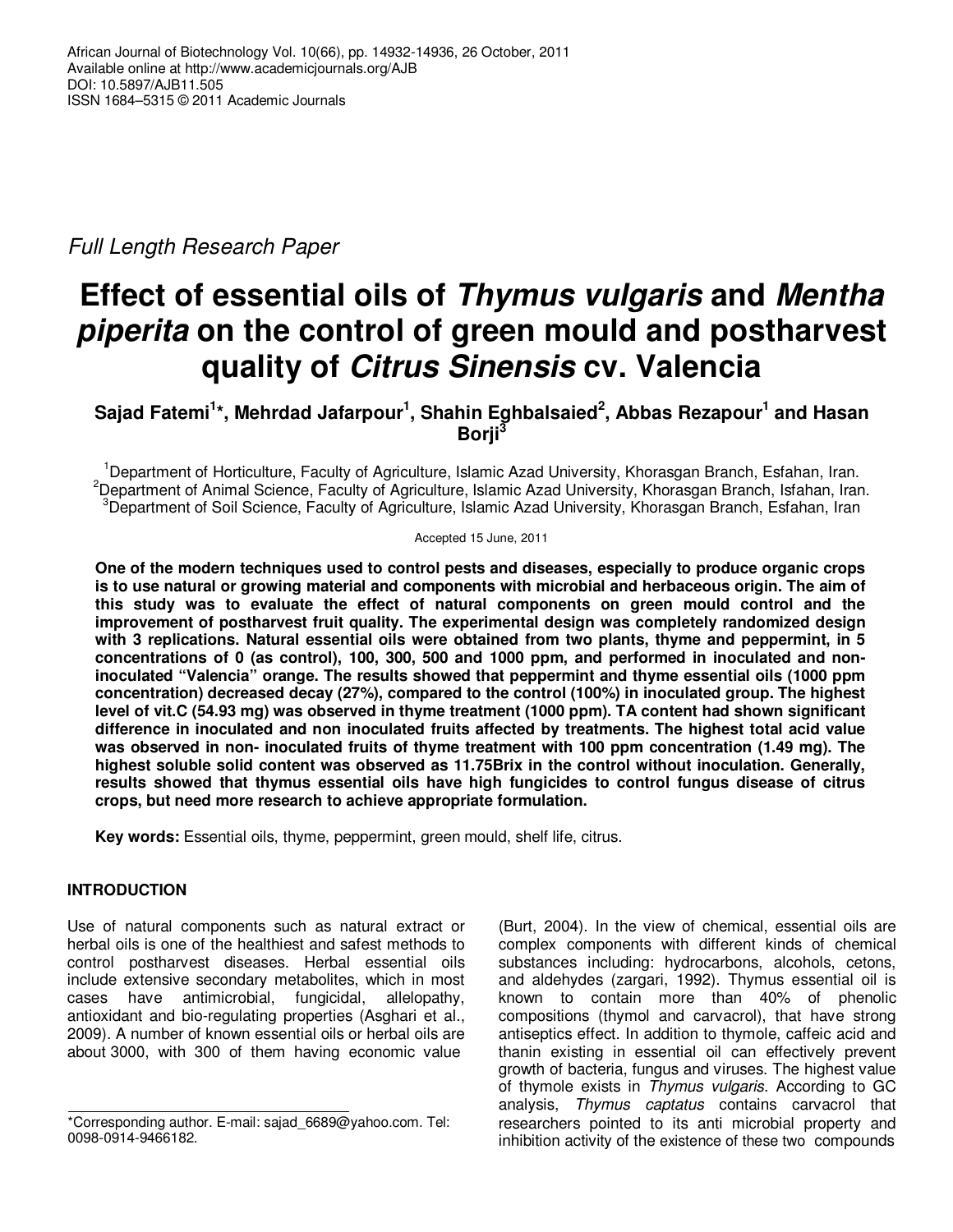(Karimi and Rahemi, 2009).

Many aromatic materials are against micro organism, insects and herbivorous animals (Harmmer and Karson, 1999). Researchers are able to extract antimicrobial compositions from plants, and spray these on harvested crops to decrease decay. Researchers studied anti fungus activity of 4 types of Foeniculum vulgaris, T. vulgaris, Duphni odura and Salvia officinalis essential oils on green mould in laboratory conditions. The result showed that T. vulgaris and D. odura essential oils had the most inhibitor effect and S. officinalis and F. vulgaris essential oils had the least effect and can generally replace other treatments for controlling green mould with T. vulgaris and D. odura essential oils (Yahya-zadeh et al., 2008). Results obtained from the studies showed that the most essential oil in orange rind is limonin and was tested against 10 postharvest fungus disease agents, with 100 to 1000 ppm concentration, of which 700 ppm concentration showed the most inhibition effect in spores germination and 300 ppm treatment showed inhibition effect in most fungi about 70 to 100% (Sharma and Tripathi, 2006).

In another research of studying 26 plants essential oil on the anti fungus activity of gray mould, result showed that Zingiber officinalis, Eucalyptus officinalis, Chenopodium ambrosides, Ocimum basilicum, Lawsonica ineris and Pranus persica showed 100% inhibition on gray mould (Tripathi et al., 2008). In one research, chemical compositions of T. vulgaris and Mentha piperita were tested by using GC-MS where most of the essential oils of Thymus were thymole (44.7%), cymenin (18.6%) and tripenine (16.5%); and also most of the essential oil of menthe was menthole (Porte and Godoy, 2008). Based on the investigation, it is shown that there is positive use of menthe and lemon essential oils on citrus green mould; and chemical essential oils are appropriate replacement for artificial fungicides (Pooly et al., 2009).

In an extensive laboratory study, inhibition effects of Mentha piperita, T. vulgaris, S. officinalis, Rose hybride, C. sinences and lemon essential oils were evaluated on Asperigillus parasiticus growth and aflatoxin production was not observed by adding 1% thymus until 30 days (Muftah and Lloyd, 1982). In another research, T. vulgaris, Saturega hortensis, Mentha piperita, Lemon, Ferula gumosa and Eucalyptus officinalis were investigated in different concentrations. Results showed that T. vulgaris and S. hortensis essential oils had the most effect on growth inhibition with minimum inhibition concentration of 200 and 400 ppm. Due to these results, it can be said that  $T.$  vulgaris and  $S.$  hortensis essential oils in the above concentration have the ability to inhibit fungi growth that contaminates food products, orchard and forming products and can replace present chemical fungicides (Maskoki et al., 2005).

Application of T. vulgaris essential oil showed successful results both to control soft decay and gray mould agents in strawberry (Reddy et al., 1997). Effect of essential oils of T. vulgaris, M. piperita, S. hortensis and Cuminum basilicum were investigated on citrus postharvest fungus diseases such as Penicillium digitatum and Penicillium italicum, Alternaria citri. Their results showed that T. vulgaris essential oil in 500 ppm concentration inhibits the micellium growth of 2 kinds of penicillium (Azizi et al., 2007). According to other studies, T. vulgaris and M. piperita essential oils control green mould decay and postharvest quality of Valencia orange.

#### **MATERIAL AND METHODS**

This research was performed during 2010-2011 in Islamic University of Esfshan (Khorasgan). This test was performed in split plot with completely randomized design by using T. vulgaris and M. piperita essential oils in 5 concentrations of 0 (control), 100, 300, 500 and 1000 ppm, on inoculated and non inoculated Valencia orange. Green mold from contaminated oranges was used as spore source to provide fungi. Fungus spores from the surface of contaminated fruits were removed with scalpel and cultured on potato dextrose agar medium after pouring. 4 days after culturing, suspension solution of green mould fungi spore,  $1 \times 10^6$  spore/m liter was provided by using Haemocytometer. Then spores were sprayed on two skin horizontal scratches of fruit: fruits were kept in this situation for 12 h until fungi penetrate into the scratches and inoculation processes were performed. Essential oils were provided in 25% ethanol with concentrations of 0, 100, 300, 500 and 1000 ppm by using sampler system. And then they were sprayed on fruits by using usual spray system. Then treated fruits were placed into plastic bags. All these treatments were performed usually for both non- inoculated and inoculated fruits. Inoculated fruits were divided into 15 groups (groups include 15 number) for each treatment, according to washing and inoculating factors. At first and before each treatment, 3 groups contain 5 fruits of inoculated and noninoculated fruits selected as control and after weighing with double zero scale and taking notes; they were packed into plastic bags and then named. They were kept in store with 6°C temperature and 85- 90% relative humidity.

The remaining fruits were divided into groups randomly due to inoculation and non- inoculation factors. And treatments were performed according to the type of treatment. Exiting fruits from store, decay percentage according to counted number of contaminated scratches, vitamin c, acidity and soluble solid content were measured and results were analyzed by using SPSS. Means were compared with Duncan's multiple test at 0.05 probability level. Vitamin C was measured by using titration method with Iod/potassium iodine, and calculated by using the following equation:

iod/potassium iodine  $\times$  0.88  $\times$ 10 was used to measure vitamin C milligram; to measure acidity, neutralize method with 0.3 N NaOH and phenolphthalein reagent was used according to mg citric acid / 100 ml liter fruit juice. To measure soluble solid content in fruit juice, refrectometer was used.

#### **RESULT AND DISCUSSION**

#### **Effect of T. vulgaris and Menthe essential oils on decay**

According to Table 1, in comparison of mean of decay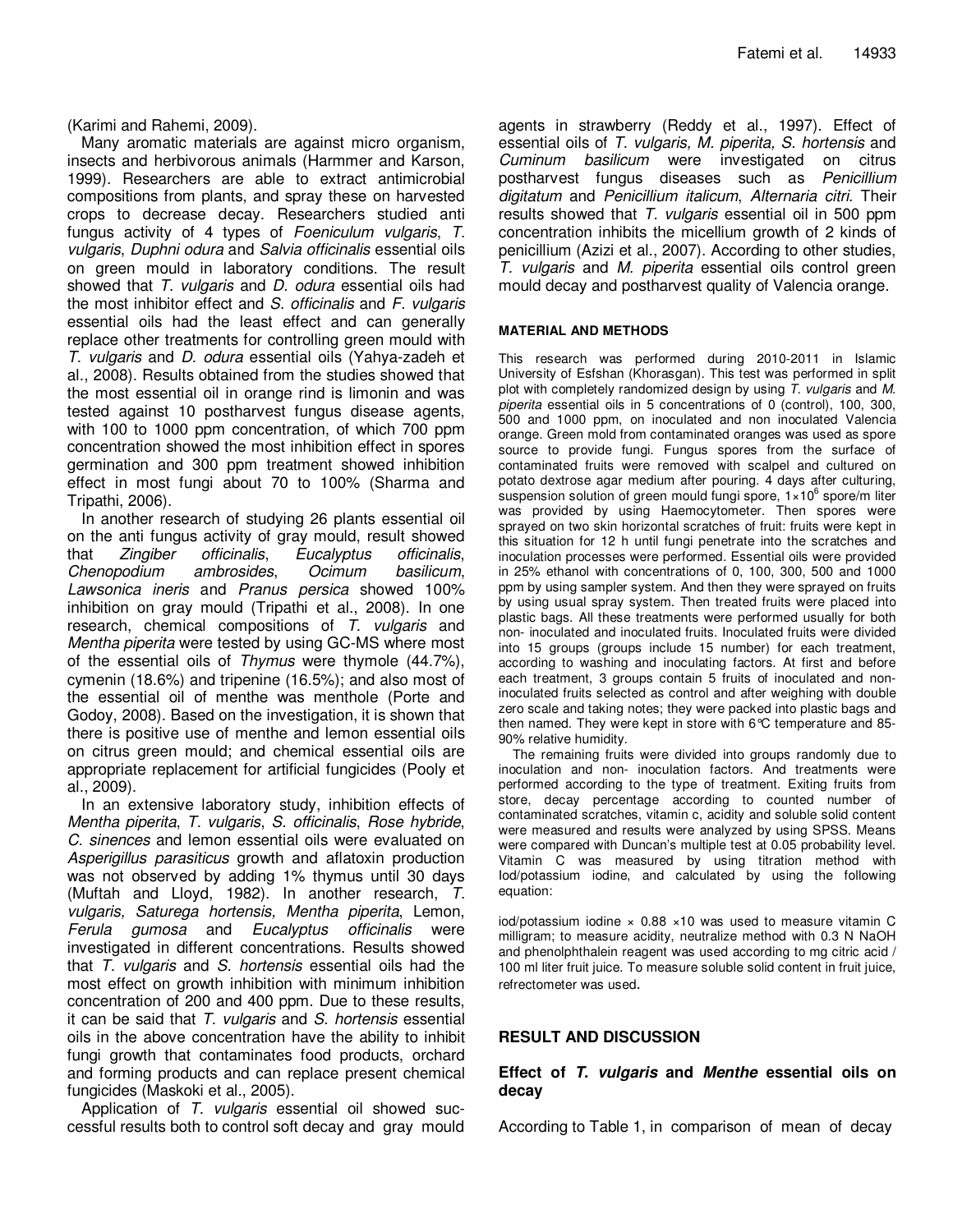| <b>Treatment</b> | Vit C                         | TА                              | TSS                            | <b>ROT</b>                     |
|------------------|-------------------------------|---------------------------------|--------------------------------|--------------------------------|
| Thymol100        | 45.692(10.75197) <sup>a</sup> | 1.34667(0.242166) <sup>a</sup>  | 10.1250(0.80234) <sup>b</sup>  | $36.102(27.10139)^{bc}$        |
| Thymol300        | 43.608(3.46212) <sup>a</sup>  | $1.32483(0.123341)^a$           | 10.5833(0.341565) <sup>b</sup> | 27.775(27.21506) <sup>c</sup>  |
| Thymol500        | 42.227(6.5160) <sup>a</sup>   | 1.22500(0.098314) <sup>a</sup>  | 10.3333(0.204124) <sup>b</sup> | 24.995(29.33693) <sup>cd</sup> |
| Thymol1000       | 47.673(9.184669) <sup>a</sup> | 1.25683(0.057894) <sup>a</sup>  | 11.1667(0.801041) <sup>a</sup> | 13.887(19.48371) <sup>d</sup>  |
| Menthol100       | 48.140(12.50472) <sup>a</sup> | 1. 28433(0.149205) <sup>a</sup> | $10.5147(0.466114)^{b}$        | 44.433(32.7664) <sup>ab</sup>  |
| Menthol300       | 43.408(8.644951) <sup>a</sup> | 1.23367(0.083114) <sup>a</sup>  | 10.5000(0.446307) <sup>b</sup> | 36.097(34.00708) <sup>bc</sup> |
| Menthol500       | 44.280(2.575795) <sup>a</sup> | 1. 31567(0.093906) <sup>a</sup> | 10.5417(0.458712) <sup>b</sup> | 36.105(22.14556) <sup>bc</sup> |
| Menthol1000      | 44.057(1.734516) <sup>a</sup> | 1.310500(0.147223) <sup>a</sup> | 10.4583(0.600347) <sup>b</sup> | 13.887(16.38473) <sup>d</sup>  |
| Control          | 26.015(28.63847) <sup>b</sup> | $0.65950(0.72448)^{b}$          | 5. 8750(46.84644) <sup>c</sup> | 58.332(46.84644) <sup>a</sup>  |

**Table 1.** Mean comparison levels of thymol and menthol on characteristics quality and quantify in the fruits.

Different letters in columns show significant difference based on Duncan's multiple test at level of 5%. Vit C, Vitamin C; TA, titrable acid; TSS, total soluble solid.

rates, significant differences existed among treatments. Most control treatments had 55.38% while other treatments- mint and thyme oil treatments (1000 ppm) had 13.89%; the lowest caries levels were more successful than other essential oils.

## **The interaction of treatments on the amount of fruit decay**

Thyme and mint treatments in fruit inoculated had a significant difference in the 5% level indicated. The largest percentage of caries in the control treatment was 100. Also, the lowest caries in thyme and mint treatment (1000 ppm) were 27.77%; significant difference was observed between treatments as the lowest caries were in thyme treatment of 1000 and 500 ppm, without inoculation. No significant differences were observed in Table 1. This is because after harvesting, to operate these groups of natural compounds is very essential; but probably due to the effects of anti-bacterial and anti fungal properties, essential oils also have active materials such as thymol and menthol. The above results are consistent with the results of the effect of orange fruit oil treatment on microbial reduction (Yahya-Zadeh et al., 2008), where corruption of other fruits was reduced due to phenolic compounds such as thymol and eugenol, respectively (Marjorie, 1999). These appear to control the effects of oil produced. It seems some of them affect the fungal essential oils in the stimulation of plant defense responses which are also relevant. And the mechanism is such that several mechanisms certainly contaminate antimicrobial activity of the fungi set. Perhaps, some combined performance due to the combination of the aforementioned phenomenon is affected. Essential oils are known by nature to escape water, act as a catalyst of common and overlapping activities of different compounds, walls, destroy pathogens and cellular

membrane permeability and increase ion leakage of cells. When this is followed by the breaking down of cell wall lipids, proteins and membranes of mitochondria and cytoplasm and draining of clog proton motive force, the damaged cells suffer death (Burt, 2004).

## **Essential oil of thyme and mint on the amount of vitamin C fruits**

As seen in Table 1, comparison of mean showed that significant differences existed between treatments. Most vitamin C with 48 /14 mg in 100 ml of juice treated mint (100 ppm) was the lowest; vitamin C in the control treatment with 26.015 mg in 100 ml of fruit juice, in contrast to all other treatments, had a significant difference.

## **The interaction of treatments on the amount of vitamin C in fruits inoculated and not inoculated**

As seen in Table 2, comparing the levels of inoculation and non- inoculation suggests that in the inoculated group, there was no significant difference between treatments. Most vitamin C in thyme treatment (100 ppm) with 54.937 mg in 100 ml of fruit juice inoculated had significant difference between treatments. This led to complete decay of fruits that had the lowest vitamin C in the control treatment; most of the Vitamin C in peppermint treatment (100 mg) was 44.67. Increase in storage time decreased the amount of ascorbic acid. This is because vitamin C is generally unstable when it has inclement storage in terms of light, temperature, humidity and diseases. Perhaps, the other reason is the high rate of vitamin C in thyme essential oil treatments due to greater impact of the oil to control decay. This is inconsistent with the results of Karimi and Rahemi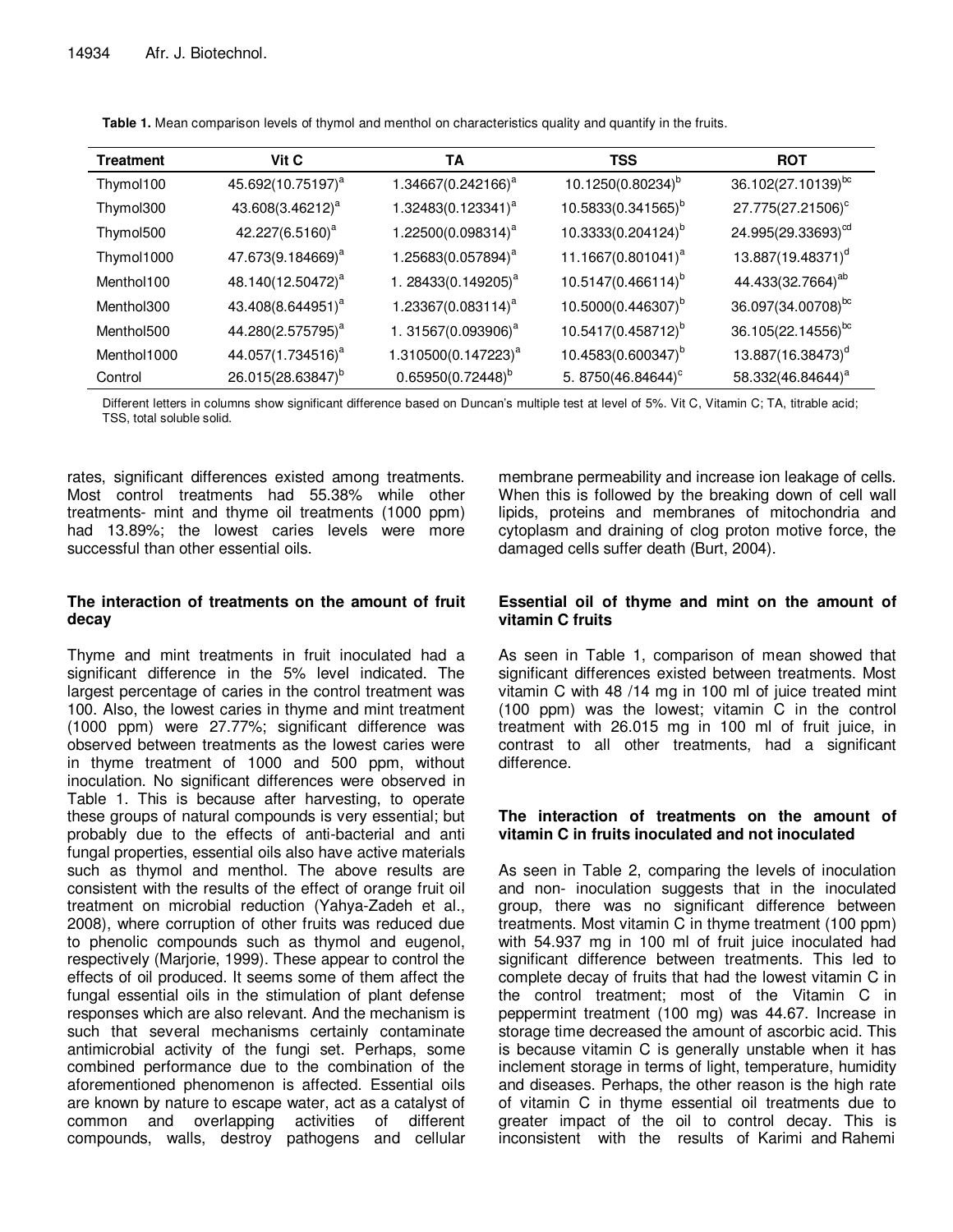| Inculation         | <b>Treatment</b> | Vit C                          | <b>TA</b>                       | <b>TSS</b>                        | <b>ROT</b>                      |
|--------------------|------------------|--------------------------------|---------------------------------|-----------------------------------|---------------------------------|
| <b>No</b>          |                  |                                |                                 |                                   |                                 |
| <b>Inoculation</b> |                  |                                |                                 |                                   |                                 |
| 0                  | Thymol 100       | 54.763(4.716952) <sup>a</sup>  | 1.49467(0.280958) <sup>a</sup>  | 10.75(0.433013) <sup>abcd</sup>   | 11.11(19.24308) <sup>ef</sup>   |
| 0                  | Thymol 300       | 45.877(2.482606) <sup>ab</sup> | 1.24767 (0.037899) <sup>a</sup> | 10.4167(0.381881) <sup>abcd</sup> | $5.55(9.618655)^{f}$            |
| 0                  | Thymol 500       | 47.217(2.454513) <sup>ab</sup> | 1.23433(0.038553) <sup>a</sup>  | 10.4167(0.144338) <sup>abcd</sup> | $0.00(0)^{f}$                   |
| 0                  | Thymol 1000      | 54.937(7.154511) <sup>a</sup>  | 1.22633(0.04596) <sup>a</sup>   | 10.6667(0.520416) <sup>abcd</sup> | $0.00(0)^{t}$                   |
| 0                  | Menthol 100      | 51.607(7.553021) <sup>ab</sup> | 1.23200(0.05658) <sup>a</sup>   | 10.6667(0.57735) <sup>abcd</sup>  | 16.66(16.665) <sup>ef</sup>     |
| 0                  | Menthol 300      | 50.033(6.991082) <sup>ab</sup> | 1.22267(0.05658) <sup>a</sup>   | $11(0.5)^{abc}$                   | $5.55(9.618655)^{f}$            |
| 0                  | Menthol 500      | 46.020(2.615588) <sup>ab</sup> | 1.29800(0.00817) <sup>a</sup>   | 10.3333(0.57735) <sup>abcd</sup>  | 22.22(19.24308) <sup>def</sup>  |
| 0                  | Menthol 1000     | 44.157(1.313672) <sup>ab</sup> | 1.37067(0.037899) <sup>a</sup>  | $9.9167(0.144338)^{cd}$           | $0.00(0)^{f}$                   |
| 0                  | Control          | 52.030(4.479297) <sup>ab</sup> | 1. 31900(0.85733) <sup>a</sup>  | 11.75(1.089725) <sup>a</sup>      | 16.66(16.665) <sup>ef</sup>     |
| Inoculation        |                  |                                |                                 |                                   |                                 |
|                    | Thymol 100       | 36.620(4.458385) b             | 1. 19867(0.044287) <sup>a</sup> | $9.5(0.5)^d$                      | 61.09(9.607108) <sup>abc</sup>  |
|                    | Thymol 300       | 41.340(2.892525) <sup>ab</sup> | $1.402(0.136865)^a$             | $10.75(0.25)^{abcd}$              | 50.00(16.6666) <sup>bcde</sup>  |
|                    | Thymol 500       | 37.237(5.041928) <sup>a</sup>  | 1.21567(0.149721) <sup>a</sup>  | $10.25(0.25)$ <sup>bcd</sup>      | 49.99(16.6666)bcde              |
|                    | Thymol 1000      | 40.410(1.200125) <sup>ab</sup> | 1. 28733(0.05896) <sup>a</sup>  | 11.6667(0.763763) <sup>ab</sup>   | 27.77(16.6555) <sup>cdef</sup>  |
|                    | Menthol 100      | 44.673(17.25742) <sup>ab</sup> | 1.33667(0.215658) <sup>a</sup>  | 10.4167(0.381881) <sup>abcd</sup> | 72.20(9.635976) <sup>ab</sup>   |
|                    | Menthol 300      | 36.783(2.508152) <sup>ab</sup> | 1. 24467(0.11707) <sup>a</sup>  | $10(0)^{cd}$                      | 66.44 $(0)^{ab}$                |
|                    | Menthol 500      | 42.540(0.814064) <sup>ab</sup> | 1.33333(0.145029) <sup>a</sup>  | $10.75(0.25)^{abcd}$              | 49.99(16.655)bcde               |
|                    | Menthol 1000     | 43.957(2.401173) <sup>ab</sup> | 1. 25033(0.204671) <sup>a</sup> | $11(0)^{abc}$                     | 27.77(9.624429) <sup>cdef</sup> |
|                    | Control          | $0(0)^c$                       | $0(0)^{b}$                      | $0(0)^e$                          | $100.00(0)^{a}$                 |

**Table 2.** Comparison mean, characteristics quality and quantify in the fruits inoculation.

Different letters in columns show significant difference based on Duncan's multiple test at level 5%

(2009).

#### **Essential oil of thyme and mint on the amount of total acidity**

As seen in Table 1, comparison of the average showed that no significant difference existed between treatments. Results indicate a high amount of acid in the mint treatment (100) having 1.3467 mg in 100 ml of fruit juice; and it (acid) was lowest in control treatment having 0.6595 mg in 100 ml of fruit juice.

#### **The interaction of treatments on the total amount of acid**

As seen in Table 2, in the group without inoculation, there was no significant difference in the vaccination group, no significant difference between treatment and control due to the decay of fruit. These results indicate that essential oils of organic acids and other materials such as sugar prevent the amount of soluble solids in fruit vaccinated; and they were lower than the control fruits treated with essential oils. During storage due to oxidation of citric acid, the total amount of acid decreased the citric acid to

one of the original materials remaining.

#### **Peppermint essential oil of thyme and soluble solids**

Average review showed that there exist significant differences between treatments in the 5 percent level. Accordingly, the lowest in the control treatment was TSS with 5.8750 BriX; the highest TSS was in thyme treatment of 1000 ppm (Table 1).

#### **The interaction of treatments on TSS**

The fruit without inoculation had the highest soluble solids in the control treatment (11.75 BriX). In general, treatments which used essential oils had TSS (BriX) fruits decline compared to those that did not use essential oil. This is probably due to reduced loss of juice, soluble solids concentration reduced in control. These results are consistent with the findings of other researchers on increase in fruit soluble solids in tomato and strawberries by Cinnamon and Eucalyptus oil (Tzortzakis, 2007). According to the results in Table 2, it seems quite clear that the essential oils affect the amount of dissolved solids. This finding is consistent with the results of Rapisarda et al. (2003).